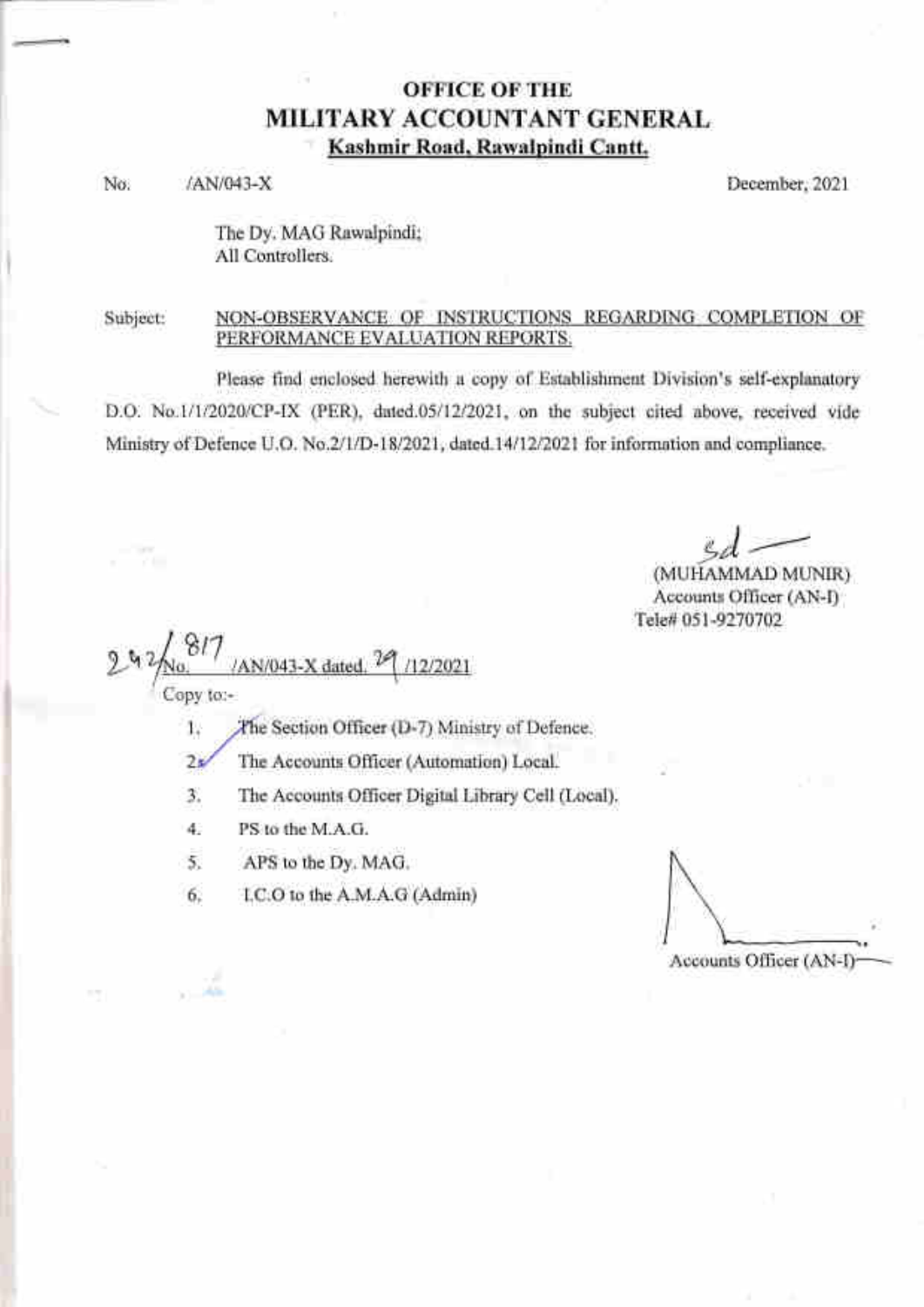

#### **GOVERNMENT OF PAKISTAN MINISTRY OF DEFENCE** (DEFENCE DIVISION)

#### Subject: -

## NON-OBSERVANCE OF INSTRUCTIONS REGARDING COMPLETION OF PERFORMANCE EVALUATION REPORTS

Please find enclosed herewith a copy of the Establishment Division's self-explanatory D.O. No.1/1/2020/CP-IX (PER) dated 5<sup>th</sup> December, 2021, on the above cited subject for information and strict compliance, please.

MAG, Pakistan Military Accounts Deptt, Rwp. Surveyor General, Survey of Pakistan, Rwp. DG, Military Lands & Cantonments, Rwp. DG, Pakistan Armed Services Board, Rwp. DG, Pakistan Maritime Security Agency, Karachi DG, FGEIs (C/G) Directorate, Rawalpindi,

Die Gen, ISI, Islamabad -Director (Admin) JSHQ, Chaklala, Rwp SD Dte (SD-1), GHQ, Rawalpindi Director (Admin) AHQ, Islamabad Director (Admin), NHQ, Islamabad,

(Haman Ishfaq) Section Officer

6 DEC 222

Rewalping

10060

Min of Def.u.o.No. 2/1/D-18/2021 dated 14th December, 2021

Copy for information to: -

Snr JS-V, JS-I, JS-II, JS-IV, JS-VII, DS (Army-C), DCM APS to JS-III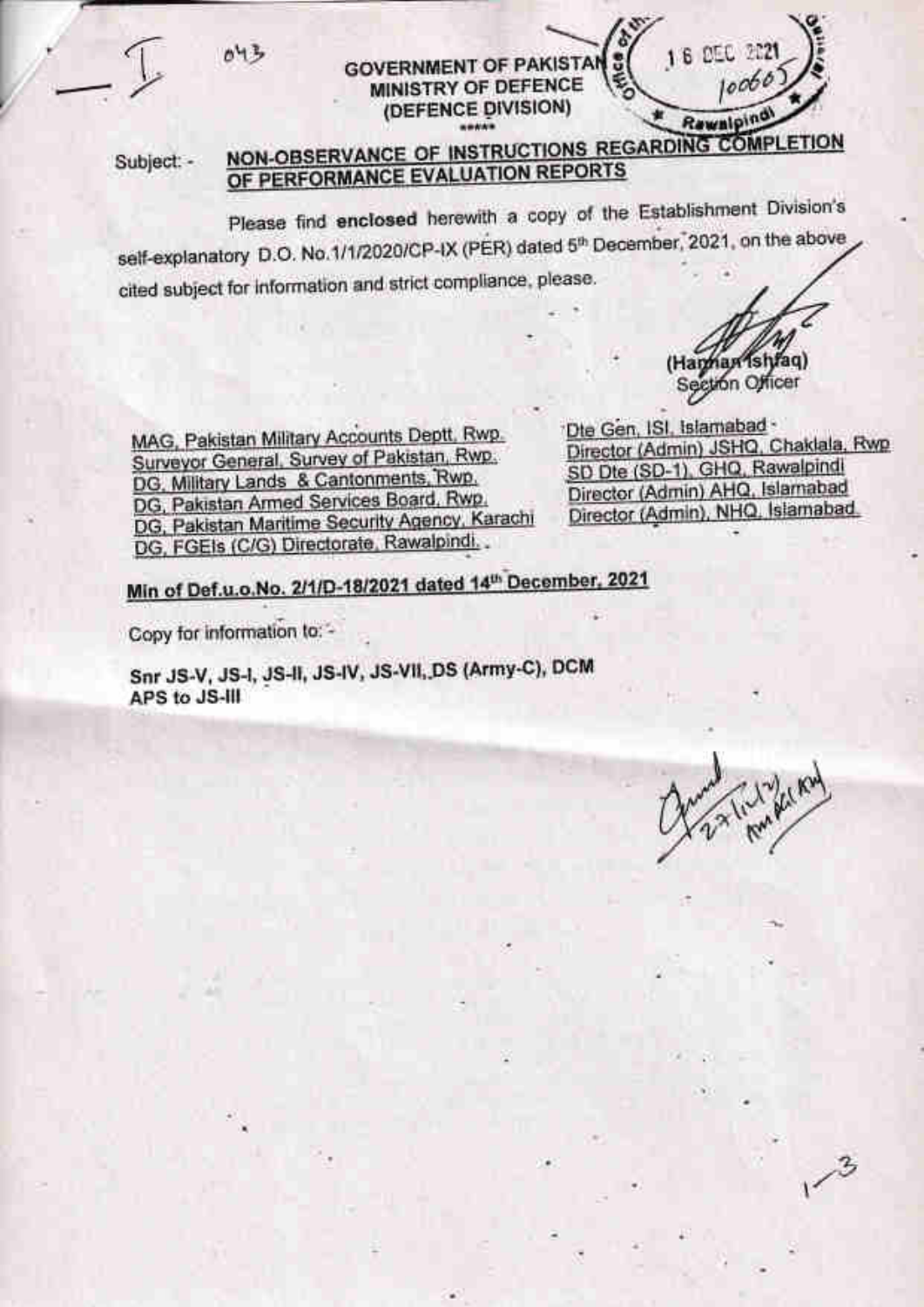# **MOST IMMEDIATE**



Socretary 051-9212118

Subject:

 $d^{\alpha}$ 

 $P/C$ 

 $\sim$ 

įŻ)

 $\frac{1}{2}$ 

 $\frac{1}{2}$ 

N einenlali

**ASC** 

AS-1 (40)

 $A$   $J5 - M$ 

D.O. No. 1/1/2020/CP-IX (PER) **GOVERNMENT OF PAKISTAN** CABINET SECRETARIAT **ESTABLISHMENT DIVISION ISLAMABAD** 

December, 2021

Islamabad the dated **REGARDING** ر رن **INSTRUCTIONS** COMPLETION OF PERFORMANCE EVALUATION REPORTS. **NON-OBSERVANCE** 

Performance Evaluation Report (PER) is a significant tool of performance management of civil servants. PER of a civil servant, inter alia, depicts his quality of performance, strengths and weaknesses, his/her fitness for promotion to next higher scale, his/her training needs and how far he/she has been able to achieve his/her targets. Consequently, PERs not only help in career planning and placement of civil servants but are also  $\triangle$  used by the selection boards/committees to assess their fitness for promotion. However, it has been observed that PERs do not get completed in accordance with the time frame prescribed which undermines its optimal utilization besides causing hardship in cases that are due for consideration

of promotion.

Secretary of a Ministry/Division is primarily responsible for ensuring completion of PERs of civil servants working under his/her administrative control. Similarly, Chief Secretary in case of a province is required to make sure that PERs for all the officers belonging to All Pakistan Services (PAS/PSP) and other federal civil servants on deputation to provincial governments working under their administrative control are timely completed. Para 2.42 of "A Guide to Performance Evaluation 2004 (AGPE)" delineates this responsibility as under:

"The annual evaluation reports should be written at the close of each calendar year. It appears however, that these instructions are not being property followed with the result that evaluation reports on a number of officers have not been uritten for serval years. In order to ensure proper maintenance of the Character Rolls, it has been decided that every Ministry/Division should report to the Establishment Division in the 1st Week of April every year, whether or not the annual evaluation reports for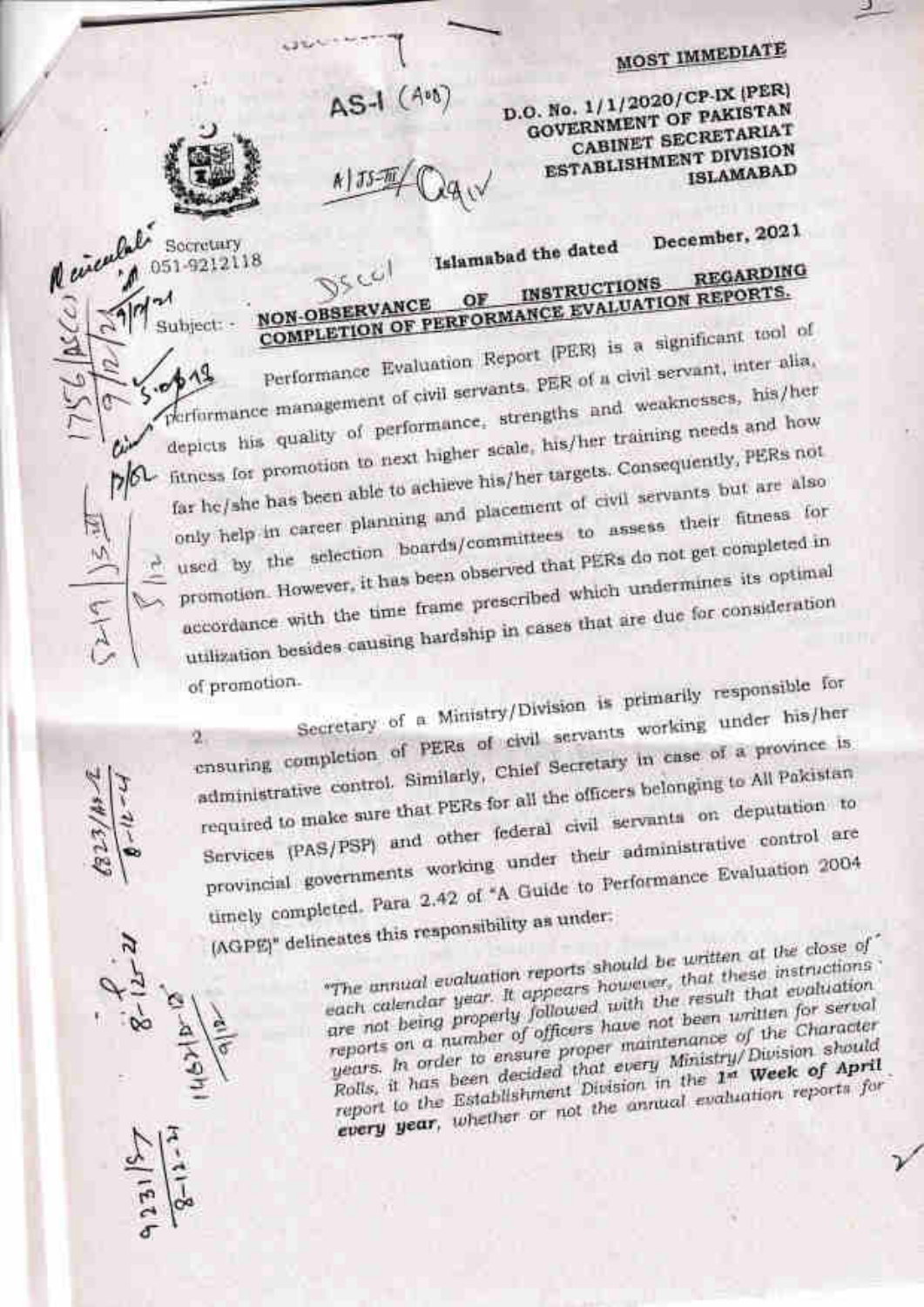preceding year in respect of officers and members of staff in the Ministry and its attached/Subordinates offices have been completed and forwarded to the appropriate authority, with reasons for delay in respect of outstanding evaluation reports."

However, generally Secretaries, Chief Secretaries and Head of the Departments neither ensure timely completion of PERs nor send reports on cases where PERs are not completed within the prescribed timelines to the Establishment Division which impacts adversely on the management and career planning of civil servants.

Establishment Division, not only maintains dossiers of officers 3. of PAS/PSP/SG/OMG but it is also required to maintain duplicate PER record of all BS-17 and above officers working in the Federal Government. Para 5.20 of "AGPE-2004" provides:

> "To eliminate the risk of loss of evaluation reports and to provide for the safe custody of the dossiers containing the evaluation reports, it has been decided that every evaluation report should be written in duplicate and in the case of all Grade-17 officers and above one copy should be sent to the Establishment Division even if that Division is not concerned with the Services to which the officers concerned belong".

Ministries/Division/Departments, are not discharging this responsibility properly.

Prime Minister has been pleased to direct all Federal 4. Secretaries, Chief Secretaries and Departmental Heads to strictly adhere to the Instructions contained in paras 2.42 & 5.20 of "AGPE- 2004" from the coming calendar year that is 2022, failing which they may be required to explain their position for the lapse to the Prime Minister.

(AFZAL LATIF)

- · Secretary to the Prime Minister, Prime Minister's Office, Islamabad.
- · Secretaries/Additional Secretaries In-charge Ministry/Division, of Islamabad/Rawalpindi with the request to not only implement the directions
- of the Prime Minister but also pass on these directions to the Heads of Autonomous Bodies/Attached Departments for compliance.
- · Chief Secretary, Government of the Punjab, Lahore.
- · Chief Secretary, Government of Sindh, Karachi.